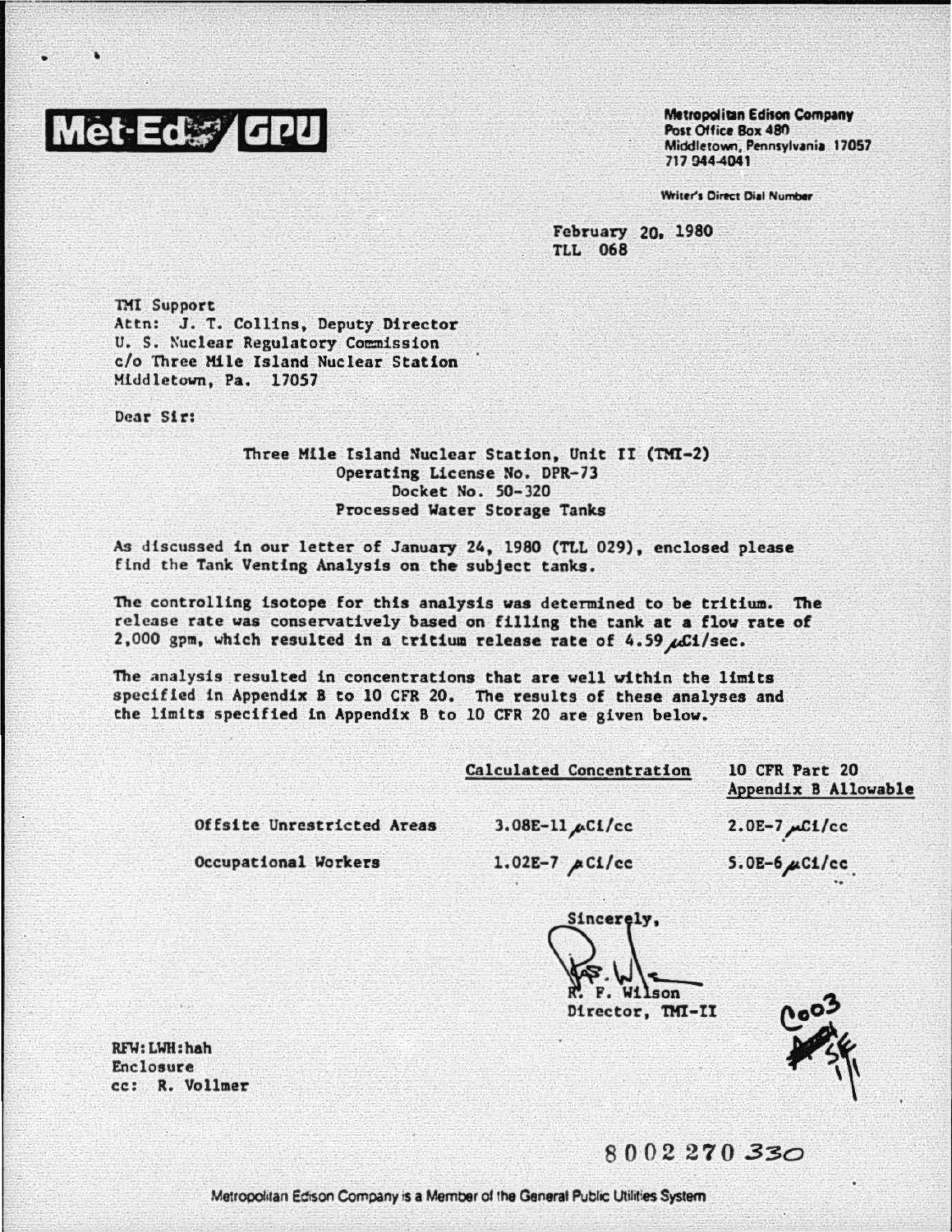## **ATTACHMENT 2**

## TANK VENTING ANALYSIS

Described below is the analysis performed to determine the tritium concentration at the site boundary and a worker occupational concentration adjacent to the Processed Water Storage Tank (PWST) resulting from tank venting. Tritium was the only isotope considered due to it being the predominant isotope.

The concentration of tritium in the water (1.05  $\mu$ Ci/cc) was based on 2,000 Ci. of tritium in 500,000 gallons of water. The relative humidity in the tank to be filled was assumed to be 100 percent. The evaporation rate of tritium was assumed to be equal to that of water, which results in the relative concentration of tritium in the vapor being the same as in the liquid. This results in a tritium concentration in the vapor of 3.64E-5 µCi/cc.

The flow rate into the tank was assumed to be 2,000 gpm, this being the limiting flow rate based on the tank vent capacity specified in the tank specification. Converting this flow rate to a volume of vapor displaced and using the tritium concentration in the vapor, the release rate for tritium was calculated to be 4.59 µCi/sec.

Using the average annual X/Q of 6.7E-6  $sec/\omega^3$ , the offsite concentration was calculated to be 3.08E-11 pCi/cc. This is well below the limit of 2.0E-7 µCi/cc specified in Appendix B to 10 CFR 20.

For the worker concentration a  $X/Q$  was calculated by using the low wind speed of 2.7 m/sec (6 mph) and an isopleth of  $K_c = 10$ . This resulted in a X/Q of 2.22E-2 sec/m<sup>3</sup>. Using this X/Q and the flow rate of 4.59 uCi/cc, the tritium concentration adjacent to the tank was calculated to be 1.02E-7 µCi/cc. This is below the limit of 5.0E-6 µCi/cc specified in Appendix B to 10 CFR 20.

Since the resultant tritium concentrations are below the limits specified in Appendix B to 10 CFR 20, the present venting design for the tanks is considered satisfactory.

The following comments are offered regarding the X/Q in the worker concentration calculation. The X/Q in this calculation was determined assuming the tank was in an open area. In reality, this is not the case. However, the X/Q calculation. did not consider building wake effects from surrounding structures. In addition, the  $K_c = 10$  is a conservative value for this case. When all of these are considered, the X/Q used for the determination of the worker concentration is considered a realistic, yet conservative value.

We would point out three significant areas where both of the concentration results are conservative. The first of these is that the anticipated tritium concentration is well below the 1.05 pCi/cc assumed for the analysis. The